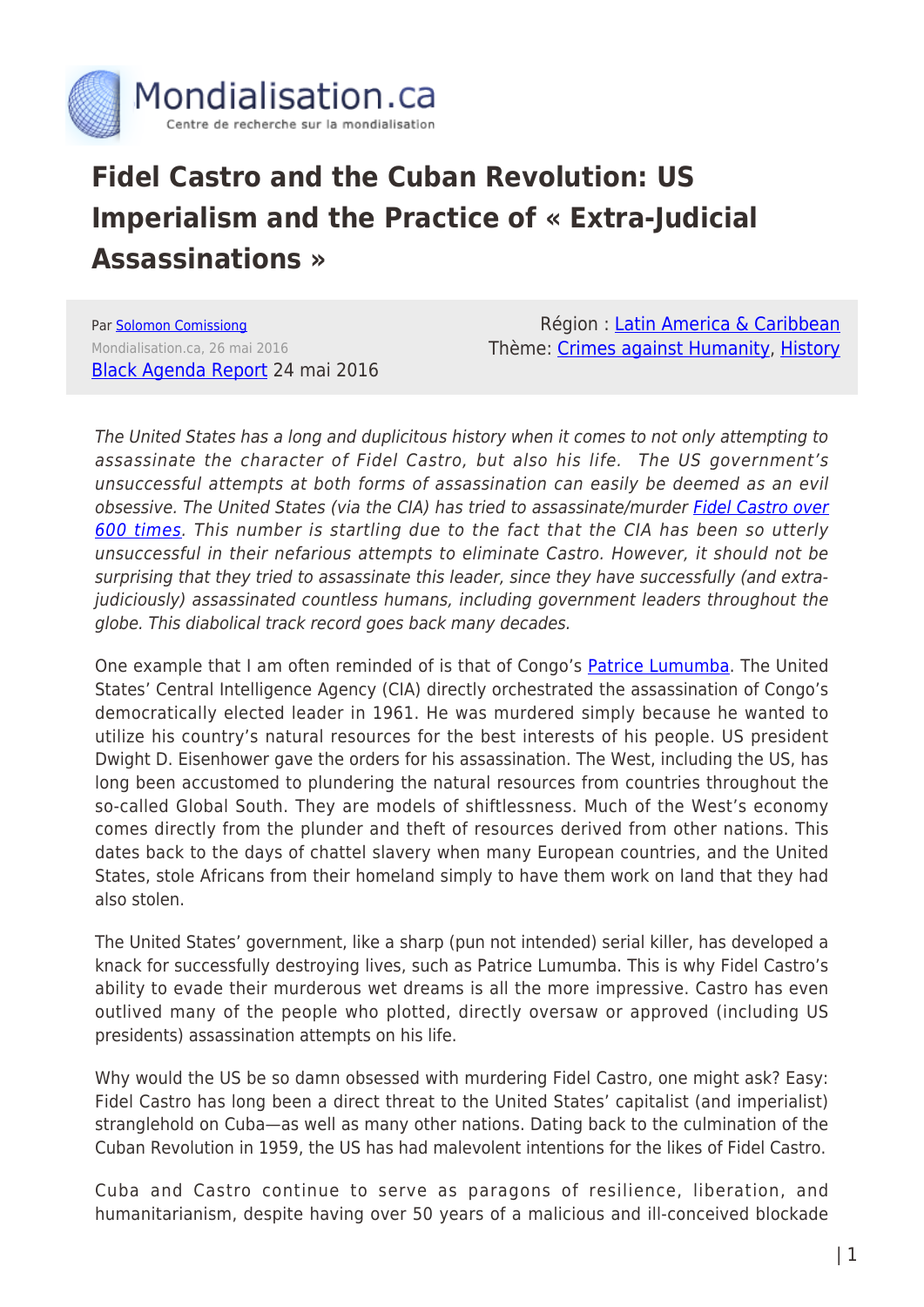placed on it. This United States initiated blockade cost the Cuban people over 100 billion dollars. In 1953 Cuban revolutionaries had the audacity to embark upon an arduous (yet necessary) journey to gain their liberation from the repressive and deadly grip of the USbacked dictator, Fulgencio Batista. These revolutionaries, led by the likes of Fidel Castro and Che Guevara, toppled the brutal US backed regime on January 1, 1959, thus ending the bloody reign of Batista. The new revolutionary government would soon nationalize Cuban resources such as their vast sugar cane plantations. This warranted move ensured that Cuba's resources would no longer benefit the rapacious US corporations that had controlled them with Batista's stamp of approval. This was to mark a new beginning not only for the vast majority of Cubans, but for other nations as well.

The Cuban revolution stood, as it does now, as an example of what can happen when oppressed people unite against US backed repression. However since the defeat of the US backed dictator in Cuba, the king of modern day imperialism (United States) has done everything it can to break the will of the Cuban people, their government, and their revolution. Despite United States mythology, the US's preferred forms of diplomacy are murder via assassinations, deadly sanctions, or wars of aggression. However, in the case of Cuba and Fidel Castro, their attempts to break the island nation failed miserably, time and time again.

Throughout Fidel Castro's tenure as Cuba's leader he helped liberate several African nations from the destructive grip of white supremacy and colonization. Angola, Namibia and Guinea Bissau, are merely three of the numerous examples of African nations that benefited from Castro's (and Cuba's) internationalism. While Fidel Castro was playing an active role in breaking the yoke of colonization, the United States was supporting brutal white supremacist regimes throughout Africa, including within Southern Africa.

The US government has long served as the world's consummate hypocrite. Corporate media and US officials lie to the world (including their citizens), pretending they champion freedom and democracy. However behind the scene they have methodically supported brutal dictatorships and colonial regimes. Unfortunately, this practice has not ceased. The United States is no more a champion for freedom and justice than a great white shark is a vegetarian.

Only to the systematically programmed American is the myth of the United States being a beacon of freedom and justice, one that persists. Americans have a nasty habit of believing anything and everything their government and the corporate media force-feed their closed minds. This is the irony concerning Cuba and Fidel Castro; they have been the liberators while the US has been the orchestrator of global oppression and carnage.

Perhaps Castro's (and Cuba's) greatest contribution has been their ongoing legacy with internationalist oriented medical brigades. Under Fidel Castro's leadership, Cuba has sent tens of thousands of doctors and nurses throughout the globe, in an effort to help build up those nations' under-resourced medical infrastructure. This revolutionary initiative has served countless lives; meanwhile US imperialism has taken innumerable lives.

No matter what the US tries in order to assassinate the character of Fidel Castro, the history can never be erased. The history cannot be undone! Commandant Fidel Castro's legacy can never be undone; his internationalist and revolutionary history will serve as an inspiration forever. This fact will continue to remain a thorn in the side of US imperialists and their misguided supporters. A great many Americans would be better off if they studied the